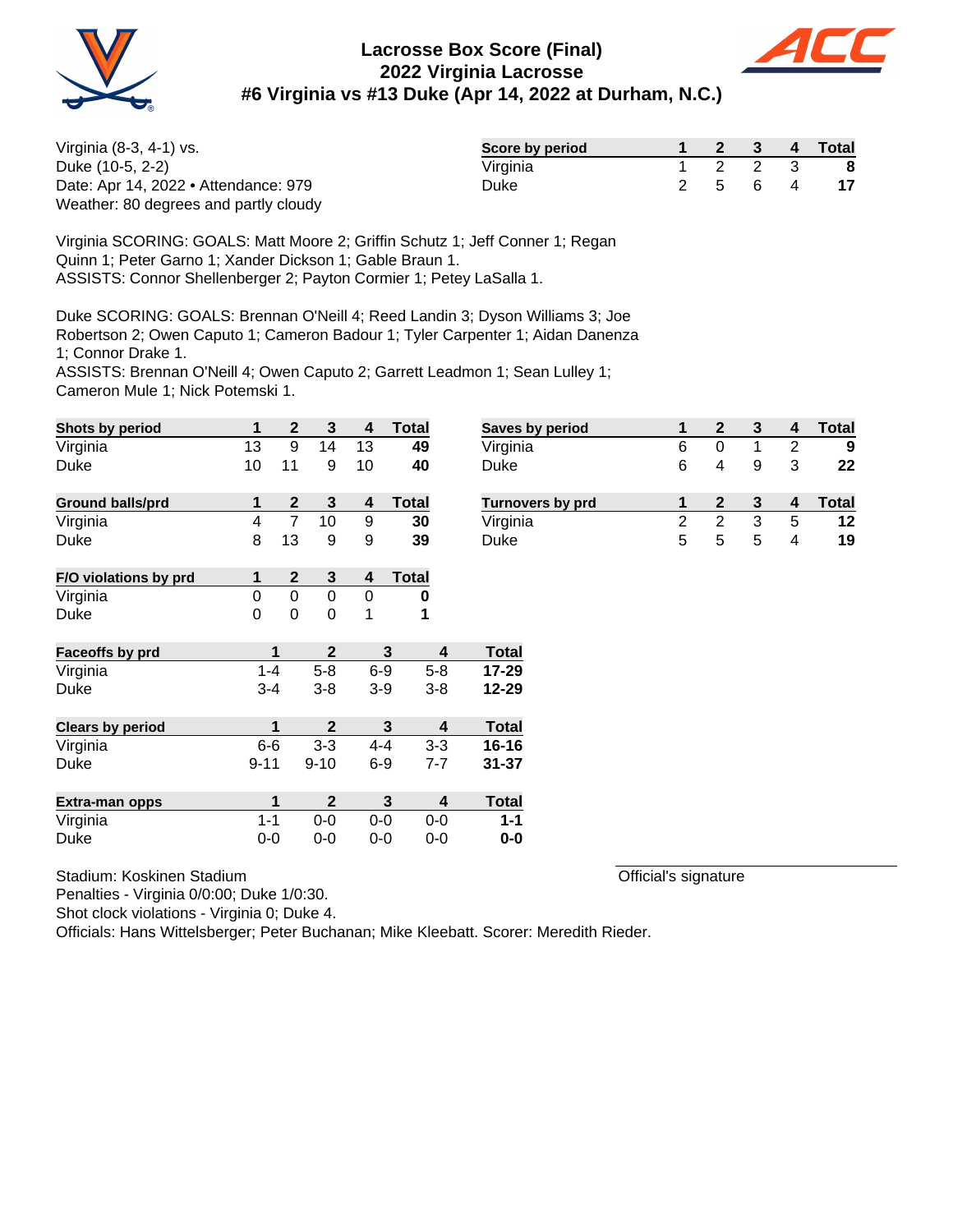



#### **Duke**

| Pos | ##             | <b>Player</b>          | G                            | Α                        | Pts                          |                          | Sh SOG GB                    |                              | Face                     | ΤО                       | <b>CT</b>                    | Pens           |
|-----|----------------|------------------------|------------------------------|--------------------------|------------------------------|--------------------------|------------------------------|------------------------------|--------------------------|--------------------------|------------------------------|----------------|
| a   | 8              | Joe Robertson          | $\overline{2}$               | $\overline{a}$           | $\overline{2}$               | $\overline{7}$           | $\overline{\mathbf{4}}$      | 1                            | $\overline{a}$           | 1                        | $\overline{a}$               | $\overline{a}$ |
| a   | 34             | <b>Brennan O'Neill</b> | $\overline{4}$               | $\overline{4}$           | 8                            | 9                        | 5                            | $\overline{1}$               | $\overline{a}$           | L,                       | $\overline{a}$               | $\overline{a}$ |
| a   | 51             | <b>Dyson Williams</b>  | 3                            | $\overline{a}$           | 3                            | 3                        | 3                            | ÷,                           | $\overline{a}$           | $\overline{2}$           | L,                           | $\overline{a}$ |
| m   | $\overline{2}$ | <b>Andrew McAdorey</b> | $\frac{1}{2}$                | $\overline{a}$           | $\overline{\phantom{m}}$     | $\mathbf{1}$             | $\overline{a}$               | $\overline{a}$               | $\overline{a}$           | $\mathbf{1}$             | $\overline{a}$               |                |
| m   | 15             | Nakeie Montgomery      | $\overline{\phantom{a}}$     | $\blacksquare$           | $\overline{\phantom{a}}$     | 3                        | $\overline{2}$               | $\overline{\phantom{0}}$     | ÷,                       | $\overline{2}$           | ٠                            | ÷,             |
| m   | 26             | <b>Reed Landin</b>     | 3                            | $\overline{a}$           | 3                            | $\overline{4}$           | 3                            | $\qquad \qquad \blacksquare$ | $\overline{a}$           | $\mathbf{1}$             | $\qquad \qquad \blacksquare$ | $\overline{a}$ |
| d   | 19             | Wilson Stephenson      | $\blacksquare$               | $\overline{\phantom{a}}$ | $\overline{a}$               | $\overline{\phantom{a}}$ | $\blacksquare$               | 4                            | $\overline{a}$           | $\overline{a}$           | 1                            | $1 - 0:30$     |
| d   | 29             | Kenny Brower           | $\overline{a}$               | $\overline{a}$           | ÷,                           | L.                       | $\overline{\phantom{a}}$     | $\overline{1}$               | $\overline{a}$           | 1                        | $\frac{1}{2}$                | $\overline{a}$ |
| d   | 33             | <b>Tyler Carpenter</b> | 1                            | $\overline{a}$           | 1                            | 1                        | 1                            | $\overline{4}$               |                          | $\overline{a}$           | 1                            |                |
| g   | $\mathbf 0$    | Mike Adler             | $\overline{\phantom{a}}$     | $\overline{a}$           | $\overline{\phantom{0}}$     | $\overline{a}$           | $\overline{a}$               | 6                            | $\overline{a}$           | 1                        | L,                           |                |
|     |                | -- Substitutes --      |                              |                          |                              |                          |                              |                              |                          |                          |                              |                |
|     | $\mathbf 1$    | Garrett Leadmon        | $\overline{\phantom{a}}$     | $\mathbf{1}$             | 1                            | $\overline{\phantom{a}}$ | $\overline{\phantom{a}}$     | $\mathbf{1}$                 | $\overline{\phantom{a}}$ | 2                        | $\blacksquare$               | $\overline{a}$ |
|     | 5              | Cameron Badour         | 1                            | $\overline{a}$           | 1                            | 3                        | 3                            | $\overline{a}$               |                          | L.                       | L.                           |                |
|     | 6              | Jake Caputo            | $\blacksquare$               | $\overline{a}$           | $\overline{a}$               | $\overline{1}$           | $\blacksquare$               | $\qquad \qquad \blacksquare$ | $\overline{a}$           | 1                        | $\blacksquare$               |                |
|     | $\overline{7}$ | <b>Will Frisoli</b>    | ä,                           | ÷.                       | ä,                           | L,                       | $\overline{a}$               | 3                            | $\overline{\phantom{a}}$ |                          | 3                            |                |
|     | 11             | Keith Boyer            | $\overline{a}$               | $\overline{a}$           | $\overline{a}$               | $\overline{a}$           | $\overline{a}$               | $\overline{a}$               | $\overline{a}$           | $\blacksquare$           | 1                            |                |
|     | 12             | Charlie O'Connor       | L,                           | ÷,                       | $\blacksquare$               | ÷,                       | $\overline{a}$               | 1                            |                          | ä,                       |                              |                |
|     | 13             | Owen Caputo            | 1                            | $\overline{2}$           | 3                            | $\overline{2}$           | $\overline{2}$               | $\overline{1}$               | $\overline{a}$           | $\blacksquare$           | ÷,                           |                |
|     | 14             | Jadon Kerry            | $\overline{a}$               | ÷,                       | ÷,                           | ÷,                       | $\overline{a}$               | ÷,                           | $\overline{a}$           | L.                       | L.                           |                |
|     | 16             | Liam McLane            | $\overline{a}$               | $\overline{a}$           | ÷,                           | $\overline{a}$           | $\overline{a}$               | $\overline{\phantom{a}}$     | $\overline{a}$           | L,                       | $\overline{a}$               |                |
|     | 18             | Jack Zukowski          | $\blacksquare$               | ÷,                       | $\overline{a}$               | L,                       | ÷,                           | $\overline{2}$               |                          | 1                        | L,                           |                |
|     | 20             | <b>Jack Gray</b>       | $\overline{\phantom{a}}$     | $\overline{\phantom{a}}$ | $\overline{\phantom{a}}$     | $\overline{\phantom{0}}$ | $\overline{\phantom{a}}$     | $\overline{a}$               | ÷,                       | $\overline{\phantom{0}}$ | -                            | L              |
|     | 21             | <b>Cameron Mule</b>    | ä,                           | $\mathbf 1$              | 1                            | $\blacksquare$           | $\blacksquare$               | ÷,                           | $\overline{a}$           | ÷,                       | ÷,                           |                |
|     | 23             | Sean Lulley            | $\overline{\phantom{a}}$     | $\overline{1}$           | $\overline{1}$               | 3                        | 1                            | $\mathbf{1}$                 | $\overline{a}$           | ÷,                       | $\overline{\phantom{0}}$     |                |
|     | 24             | <b>Frank Marinello</b> | ÷,                           | $\overline{a}$           | $\overline{a}$               | ÷,                       | ÷,                           | L,                           |                          | L,                       | $\overline{a}$               |                |
|     | 25             | <b>Matt Chmil</b>      | $\overline{\phantom{0}}$     | $\overline{\phantom{m}}$ | $\overline{\phantom{0}}$     | $\overline{\phantom{a}}$ | ÷,                           | $\overline{\phantom{0}}$     | ÷,                       | $\overline{a}$           | $\overline{\phantom{0}}$     |                |
|     | 27             | <b>Connor Drake</b>    | 1                            | $\overline{a}$           | 1                            | 1                        | $\mathbf{1}$                 | $\overline{a}$               |                          | ÷,                       | $\overline{a}$               |                |
|     | 30             | <b>Garrett Smith</b>   | $\overline{a}$               | $\overline{a}$           | $\overline{a}$               | $\overline{a}$           | $\overline{a}$               | $\overline{\phantom{0}}$     | $\overline{a}$           | $\overline{\phantom{0}}$ | $\overline{\phantom{0}}$     |                |
|     | 31             | Nick Potemski          | ÷,                           | 1                        | 1                            | $\overline{a}$           | ÷,                           | ÷,                           | $\overline{a}$           | ÷,                       | ÷,                           |                |
|     | 32             | <b>Andrew Bonafede</b> | -                            | $\overline{\phantom{a}}$ | $\qquad \qquad \blacksquare$ | $\overline{\phantom{0}}$ | $\overline{\phantom{a}}$     | $\overline{\phantom{0}}$     |                          | -                        | $\overline{\phantom{0}}$     |                |
|     | 35             | <b>Braden Burke</b>    | $\overline{\phantom{a}}$     | ÷,                       | $\overline{a}$               | ÷,                       | $\overline{a}$               | ÷,                           | $\overline{a}$           | $\overline{\phantom{0}}$ | $\overline{\phantom{0}}$     |                |
|     | 36             | <b>Bobby Wade</b>      |                              | $\overline{\phantom{a}}$ | $\overline{\phantom{0}}$     | 1                        | $\overline{\phantom{a}}$     | $\overline{\phantom{0}}$     | $\overline{a}$           |                          | $\overline{a}$               |                |
|     | 37             | Joe Hardison           | $\overline{a}$               | ÷,                       | $\overline{a}$               | ÷,                       | $\overline{a}$               | $\overline{a}$               | $0 - 1$                  | $\overline{a}$           | ÷,                           |                |
|     | 44             | Jake Wilson            | -                            | $\overline{\phantom{a}}$ | -                            | -                        | -                            | -                            | $\overline{a}$           | -                        | 1                            |                |
|     | 48             | Kevin Hendrick         | $\blacksquare$               | ä,                       | ÷,                           | ÷,                       | L.                           | $\overline{\phantom{0}}$     | $\overline{a}$           | L,                       | ÷,                           |                |
|     | 56             | <b>Jake Naso</b>       | $\qquad \qquad \blacksquare$ | $\overline{\phantom{a}}$ | $\overline{\phantom{0}}$     | $\overline{\phantom{0}}$ | $\qquad \qquad \blacksquare$ | 12                           | $12 - 28$                | 1                        | $\overline{\phantom{0}}$     |                |
|     | 66             | <b>Cole Krauss</b>     | $\overline{a}$               | $\overline{a}$           | ÷,                           | ÷,                       | $\overline{a}$               | $\mathbf 1$                  | $\overline{a}$           | $\overline{a}$           | $\overline{a}$               | $\overline{a}$ |
|     | 88             | Aidan Danenza          | 1                            | $\overline{a}$           | 1                            | 1                        | 1                            | $\overline{\phantom{a}}$     |                          | $\blacksquare$           | $\overline{\phantom{a}}$     |                |
|     | 90             | Ryan Mackenzie         | $\overline{a}$               | $\overline{a}$           | L.                           | L.                       | $\overline{a}$               | L.                           | $\overline{a}$           | 1                        | ä,                           | L              |
|     | 91             | <b>Griffin Catlett</b> |                              |                          | ÷                            |                          | $\overline{a}$               |                              |                          |                          |                              |                |
|     |                | <b>Totals</b>          | 17                           | 10                       | 27                           | 40                       | 26                           | 39                           | 12-29                    | 19                       | $\overline{7}$               | $1 - 0:30$     |
|     |                |                        |                              |                          |                              |                          |                              |                              |                          |                          |                              |                |

| ## Goalkeepers     | Minutes | GA | W/L | <b>Saves</b> |
|--------------------|---------|----|-----|--------------|
| 0 Mike Adler       | 57:06   | я. | w   | 20.          |
| 32 Andrew Bonafede | 2.09    |    |     |              |
| 30 Garrett Smith   | 0.45    |    |     |              |

Win-Mike Adler (10-5).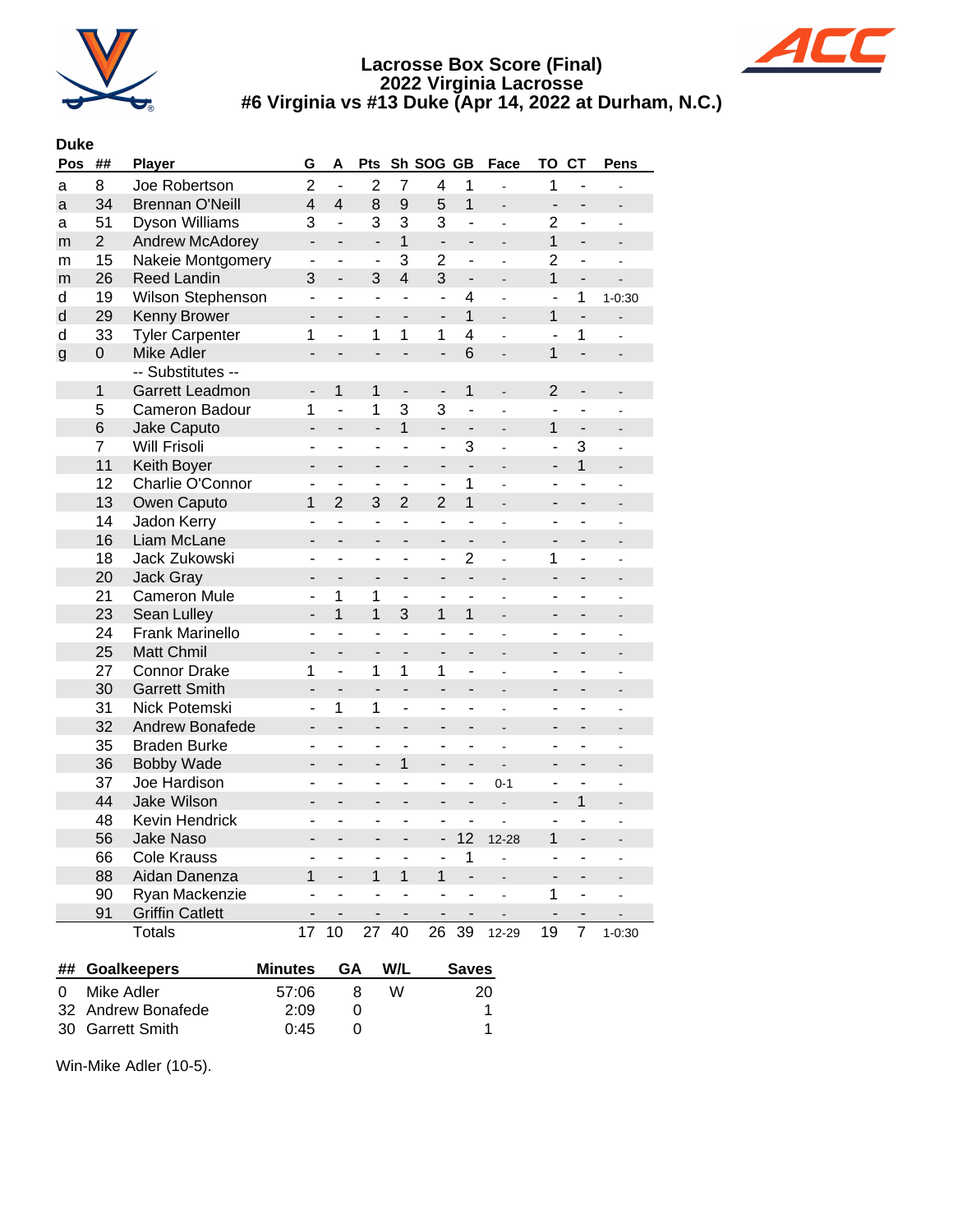



## **Virginia**

| Pos          | ##                      | Player                      | G                        | Α                        | Pts                          |                          | Sh SOG GB                |                          | Face                         | <b>TO</b>                | <b>CT</b>                | <b>Pens</b>    |
|--------------|-------------------------|-----------------------------|--------------------------|--------------------------|------------------------------|--------------------------|--------------------------|--------------------------|------------------------------|--------------------------|--------------------------|----------------|
| a            | $\mathbf{1}$            | <b>Connor Shellenberger</b> | $\frac{1}{2}$            | $\overline{2}$           | $\overline{2}$               | $\overline{7}$           | 5                        | $\overline{2}$           | $\overline{a}$               | $\overline{a}$           | $\mathbf 1$              |                |
| a            | 5                       | <b>Matt Moore</b>           | $\overline{2}$           | $\overline{a}$           | $\overline{2}$               | 6                        | 3                        | $\overline{1}$           |                              | $\overline{a}$           | $\overline{2}$           |                |
| a            | 24                      | Payton Cormier              | ÷,                       | 1                        | 1                            | 5                        | 4                        | $\overline{a}$           |                              | ÷,                       | 1                        |                |
| m            | 10                      | Xander Dickson              | 1                        | $\overline{a}$           | $\mathbf{1}$                 | $\overline{2}$           | $\overline{2}$           | $\overline{\phantom{0}}$ | $\overline{a}$               | 1                        | $\overline{a}$           |                |
| m            | 26                      | <b>Griffin Schutz</b>       | 1                        | ÷,                       | 1                            | $\overline{7}$           | 4                        | 1                        | L.                           | $\overline{2}$           | ÷,                       | ä,             |
| m            | $\overline{\mathbf{4}}$ | <b>Jeff Conner</b>          | 1                        | $\overline{a}$           | $\overline{1}$               | 3                        | $\overline{2}$           | $\overline{\phantom{a}}$ | -                            | $\overline{1}$           | $\overline{1}$           |                |
| d            | 11                      | <b>Cade Saustad</b>         | ÷,                       | L,                       | L,                           | ÷,                       | ÷,                       | 1                        |                              | ÷,                       | $\overline{a}$           |                |
| d            | 22                      | Quentin Matsui              | $\blacksquare$           | $\overline{a}$           | $\overline{a}$               | $\overline{a}$           | $\overline{a}$           | $\overline{1}$           | $\overline{a}$               | $\overline{a}$           | $\overline{a}$           |                |
| d            | 39                      | <b>Cole Kastner</b>         | ٠                        |                          | ÷,                           | $\mathbf{1}$             | $\overline{\phantom{0}}$ | $\overline{2}$           | $\overline{a}$               | ٠                        | $\overline{\phantom{0}}$ | L,             |
| $\mathsf{g}$ | 41                      | <b>Matthew Nunes</b>        | $\overline{\phantom{0}}$ | $\overline{a}$           | $\qquad \qquad \blacksquare$ | $\overline{a}$           | $\overline{\phantom{0}}$ | $\overline{2}$           | $\blacksquare$               | $\overline{\phantom{0}}$ | $\overline{\phantom{0}}$ |                |
|              |                         | -- Substitutes --           |                          |                          |                              |                          |                          |                          |                              |                          |                          |                |
|              | $\mathsf 0$             | Evan Zinn                   | -                        | $\overline{a}$           | $\overline{\phantom{0}}$     | 1                        | $\overline{\phantom{0}}$ |                          | $\blacksquare$               | -                        | $\overline{\phantom{0}}$ |                |
|              | 8                       | Danny Parker                |                          |                          | ۰                            |                          |                          |                          | ÷,                           | 1                        | $\overline{\phantom{0}}$ |                |
|              | 12                      | <b>Jack Simmons</b>         |                          |                          |                              | $\overline{4}$           | 3                        | $\mathbf{1}$             | $\overline{a}$               | $\overline{2}$           | $\overline{\phantom{0}}$ |                |
|              | 14                      | <b>Will Cory</b>            | ۳                        | ÷,                       | $\overline{\phantom{m}}$     | $\sim$                   | L.                       | L.                       | ÷,                           | $\overline{\phantom{a}}$ | ÷.                       |                |
|              | 16                      | George Fulton               |                          | $\overline{a}$           | $\overline{a}$               | $\overline{a}$           | $\overline{\phantom{0}}$ |                          | ÷,                           | $\overline{\phantom{0}}$ |                          |                |
|              | 17                      | Miles Thompson              | L,                       | $\overline{a}$           | L,                           |                          |                          | $\overline{\phantom{0}}$ |                              |                          | ä,                       |                |
|              | 18                      | <b>Patrick McIntosh</b>     | $\overline{\phantom{0}}$ | $\overline{a}$           | $\overline{a}$               | $\mathbf{1}$             | $\overline{\phantom{0}}$ | $\overline{a}$           | $\overline{a}$               | 1                        | $\overline{\phantom{0}}$ |                |
|              | 19                      | Regan Quinn                 | 1                        | ÷,                       | 1                            | $\overline{2}$           | $\overline{2}$           | 1                        | $\overline{a}$               | ÷,                       | $\overline{\phantom{0}}$ |                |
|              | 20                      | <b>Drew Brennfleck</b>      | $\overline{\phantom{0}}$ | $\overline{\phantom{0}}$ | $\qquad \qquad \blacksquare$ | $\overline{\phantom{a}}$ | $\overline{\phantom{0}}$ | $\overline{\phantom{0}}$ |                              |                          |                          |                |
|              | 23                      | Petey LaSalla               | ÷,                       | 1                        | 1                            | 3                        | $\overline{2}$           | 11                       | 14-23                        | 1                        | $\overline{a}$           |                |
|              | 25                      | <b>Scott Bower</b>          | ÷,                       | $\overline{a}$           | $\overline{a}$               | $\overline{a}$           | $\overline{a}$           | $\overline{1}$           | $\overline{a}$               | 1                        | $\overline{\phantom{a}}$ |                |
|              | 30                      | John Izlar                  | ۰                        | ÷,                       | ä,                           | ÷,                       | ä,                       | L,                       | $\overline{a}$               | ä,                       | ÷,                       | L              |
|              | 31                      | Paul Rodriguez              | $\overline{\phantom{0}}$ | $\overline{a}$           | $\overline{\phantom{a}}$     | $\overline{1}$           | $\overline{\phantom{0}}$ | $\overline{\phantom{a}}$ | $\qquad \qquad \blacksquare$ | $\overline{\phantom{0}}$ | $\overline{\phantom{0}}$ |                |
|              | 32                      | <b>Grayson Sallade</b>      |                          |                          | ÷,                           | ÷,                       |                          | $\overline{\phantom{0}}$ |                              | L,                       | 1                        |                |
|              | 33                      | Peter Garno                 | 1                        | $\overline{a}$           | 1                            | $\overline{2}$           | 1                        | $\overline{\phantom{0}}$ | $\blacksquare$               | $\overline{2}$           | $\frac{1}{2}$            |                |
|              | 34                      | Noah Chizmar                | L,                       | $\overline{a}$           | $\overline{\phantom{a}}$     | $\overline{a}$           | ÷,                       | $\overline{\phantom{0}}$ | ä,                           | $\overline{\phantom{a}}$ | $\overline{\phantom{0}}$ | $\overline{a}$ |
|              | 37                      | Max Wooten                  | $\overline{\phantom{0}}$ | $\overline{a}$           | $\overline{a}$               |                          | $\overline{\phantom{0}}$ | $\overline{1}$           |                              | $\overline{\phantom{a}}$ | $\overline{1}$           |                |
|              | 40                      | Gable Braun                 | 1                        | $\overline{a}$           | 1                            | $\mathbf 1$              | 1                        | $\overline{2}$           | $3-6$                        | ÷,                       | ÷,                       |                |
|              | 42                      | Michael Bienkowski          | $\overline{a}$           | $\overline{a}$           | $\overline{a}$               | $\overline{a}$           | $\overline{a}$           | $\frac{1}{2}$            | ÷.                           | $\blacksquare$           | $\overline{\phantom{a}}$ |                |
|              | 43                      | Mitchell Whalen             |                          | -                        |                              |                          | ÷,                       | $\overline{2}$           |                              |                          | ٠                        |                |
|              | 44                      | Jake Giulieri               | ÷,                       | $\overline{a}$           | ÷,                           | $\overline{a}$           | ÷,                       | L,                       | $\overline{a}$               | ÷,                       | $\overline{a}$           |                |
|              | 45                      | Ben Wayer                   | $\overline{\phantom{0}}$ | ÷,                       | ÷,                           | ÷,                       | $\overline{\phantom{0}}$ | $\overline{\phantom{0}}$ | $\overline{a}$               | ÷,                       | $\overline{\phantom{0}}$ |                |
|              | 46                      | Dawson Chitwood             | $\blacksquare$           | $\overline{a}$           | ä,                           | $\overline{\phantom{0}}$ | $\overline{\phantom{a}}$ | $\overline{\phantom{0}}$ | $\overline{a}$               | $\overline{\phantom{a}}$ | $\overline{\phantom{0}}$ |                |
|              | 47                      | David Roselle               | L.                       | $\overline{a}$           | ä,                           | ä,                       | ÷,                       | $\mathbf{1}$             |                              | ä,                       | ÷,                       |                |
|              | 49                      | <b>Jack Peele</b>           |                          | $\overline{a}$           |                              | $\overline{a}$           |                          | $\overline{a}$           |                              | $\overline{a}$           | $\overline{\phantom{0}}$ | $\overline{a}$ |
|              | 50                      | <b>Connell Kumar</b>        | -                        |                          | ٠                            | 3                        | 1                        | $\overline{\phantom{0}}$ |                              | ۰                        | ٠                        |                |
|              |                         | <b>Totals</b>               | 8                        | $\overline{4}$           | 12                           | $\overline{49}$          | 30                       | 30                       | 17-29                        | 12                       | $\overline{7}$           | $0 - 0:00$     |

| ## Goalkeepers    | Minutes GA |     | W/L | <b>Saves</b> |
|-------------------|------------|-----|-----|--------------|
| 41 Matthew Nunes  | 52:45      | 15. |     | 8.           |
| 47 David Roselle  | 6:30       |     |     |              |
| 17 Miles Thompson | 0:45       |     |     | 0            |

Loss-Matthew Nunes (8-3).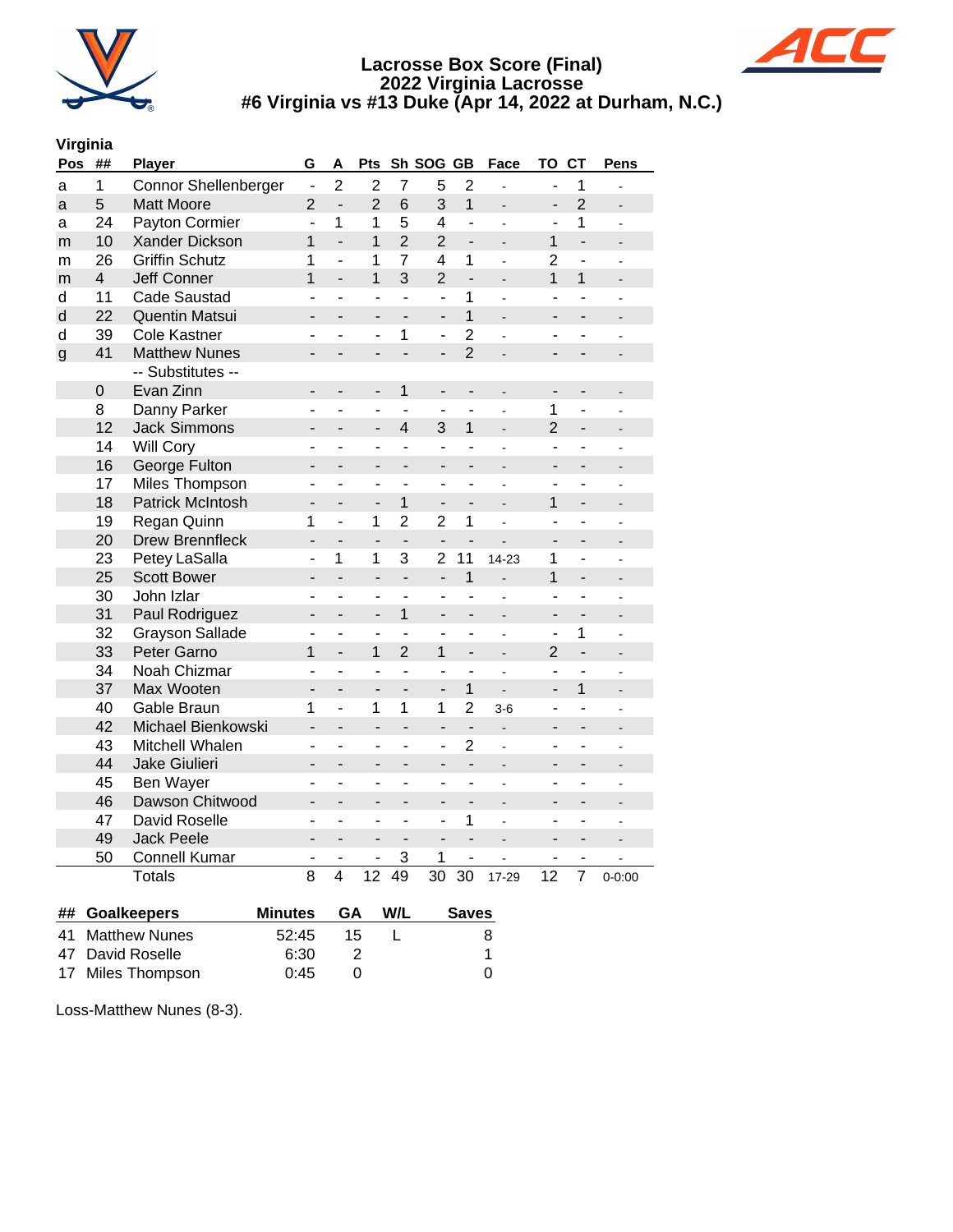



#### **Scoring Summary:**

| No. | <b>Prd</b> | Time  | Team      | Type | <b>Goal Scorer</b>   | <b>Assist</b>             | Home-Vis |
|-----|------------|-------|-----------|------|----------------------|---------------------------|----------|
| 1.  | 1st        | 5:04  | <b>DU</b> | Even | Brennan O'Neill (46) | Garrett Leadmon (2)       | $1 - 0$  |
| 2.  |            | 4:30  | <b>DU</b> | Even | Brennan O'Neill (47) | Unassisted                | $2 - 0$  |
| 3.  |            | 0:19  | VA        | UP.  | Peter Garno (5)      | Connor Shellenberger (34) | $2 - 1$  |
| 4.  | 2nd        | 11:57 | <b>DU</b> | Even | Reed Landin (7)      | Unassisted                | $3 - 1$  |
| 5.  |            | 9:24  | DU        | Even | Brennan O'Neill (48) | Unassisted                | $4 - 1$  |
| 6.  |            | 6:00  | <b>VA</b> | Even | Matt Moore (17)      | Unassisted                | $4 - 2$  |
| 7.  |            | 5:00  | <b>DU</b> | Even | Dyson Williams (34)  | Brennan O'Neill (13)      | $5 - 2$  |
| 8.  |            | 4:25  | <b>DU</b> | Even | Dyson Williams (35)  | Sean Lulley (15)          | $6 - 2$  |
| 9.  |            | 3:40  | DU        | Even | Brennan O'Neill (49) | Unassisted                | $7 - 2$  |
| 10. |            | 2:20  | VA        | Even | Jeff Conner (6)      | Payton Cormier (5)        | $7 - 3$  |
| 11. | 3rd        | 11:50 | DU        | Even | Joe Robertson (17)   | Brennan O'Neill (14)      | $8 - 3$  |
| 12. |            | 11:43 | VA.       | Even | Matt Moore (18)      | Petey LaSalla (1)         | $8 - 4$  |
| 13. |            | 8:58  | <b>DU</b> | Even | Cameron Badour (3)   | Brennan O'Neill (15)      | $9 - 4$  |
| 14. |            | 7:56  | <b>DU</b> | Even | Tyler Carpenter (3)  | Unassisted                | $10 - 4$ |
| 15. |            | 6:49  | VA        | Even | Xander Dickson (19)  | Connor Shellenberger (35) | $10-5$   |
| 16. |            | 4:43  | <b>DU</b> | Even | Owen Caputo (6)      | Unassisted                | $11 - 5$ |
| 17. |            | 1:51  | DU        | Even | Reed Landin (8)      | Brennan O'Neill (16)      | $12 - 5$ |
| 18. |            | 1:06  | <b>DU</b> | Even | Joe Robertson (18)   | Owen Caputo (5)           | $13 - 5$ |
| 19. | 4th        | 13:49 | DU        | Even | Reed Landin (9)      | Unassisted                | $14-5$   |
| 20. |            | 12:21 | <b>VA</b> | Even | Griffin Schutz (16)  | Unassisted                | $14-6$   |
| 21. |            | 11:29 | DU        | Even | Dyson Williams (36)  | Owen Caputo (6)           | $15-6$   |
| 22. |            | 4:29  | <b>VA</b> | Even | Regan Quinn (2)      | Unassisted                | $15 - 7$ |
| 23. |            | 4:22  | VA        | Even | Gable Braun (2)      | Unassisted                | $15 - 8$ |
| 24. |            | 2:54  | <b>DU</b> | Even | Aidan Danenza (8)    | Cameron Mule (2)          | $16 - 8$ |
| 25. |            | 0:45  | DU        | Even | Connor Drake (1)     | Nick Potemski (1)         | $17 - 8$ |

|            | <b>Penalty Summary:</b> |           |                      |     |                 |
|------------|-------------------------|-----------|----------------------|-----|-----------------|
| <b>Prd</b> |                         | Time Team | <b>Player</b>        | Min | Offense         |
| 1st        | 00:28 DU                |           | 19-Wilson Stephenson |     | 0:30 PP HOLDING |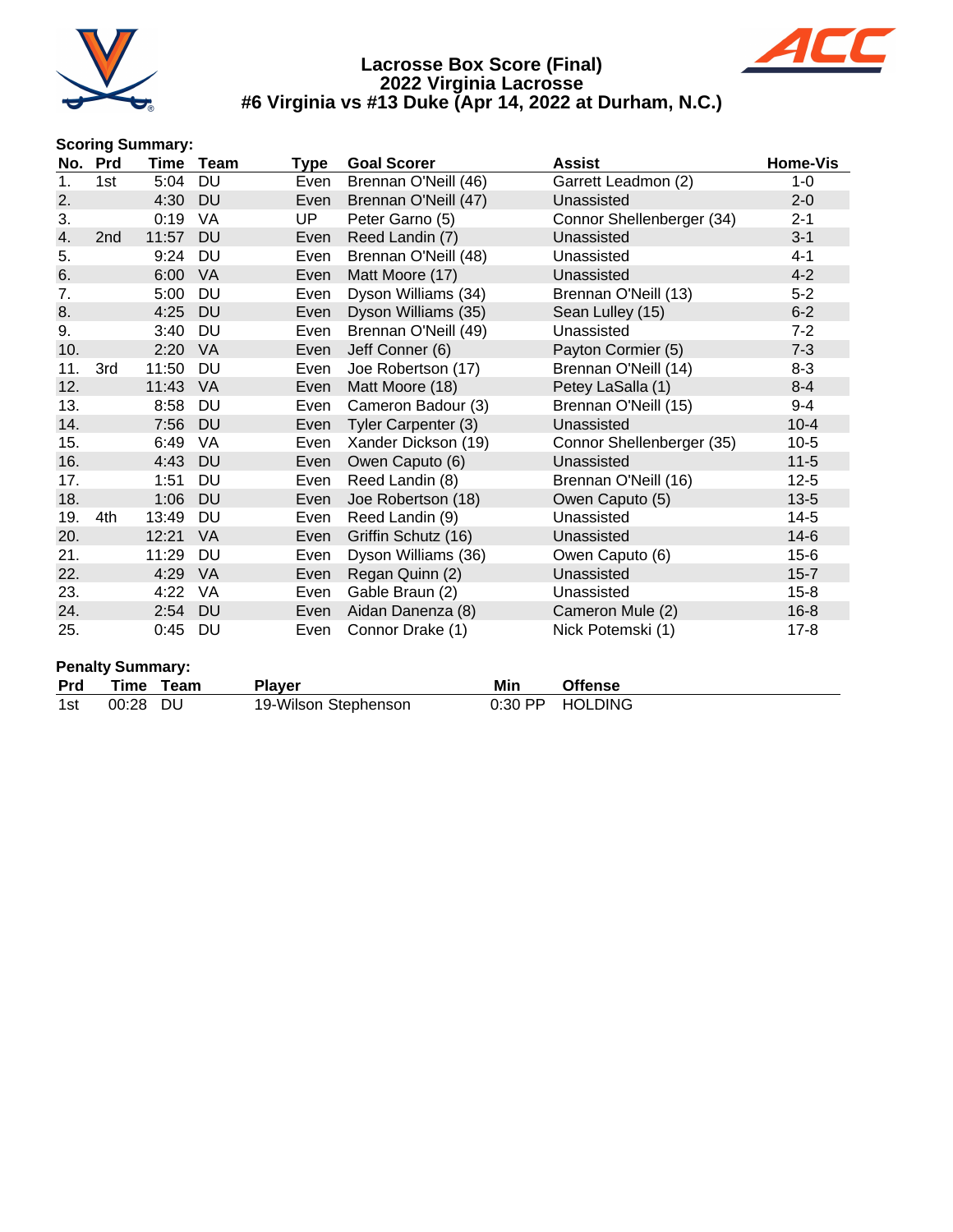

# **Play-by-Play Summary (1st period) #6 Virginia vs #13 Duke (Apr 14, 2022 at Durham, N.C.)**



#### **Virginia Starters:**

| A | 1  | <b>Connor Shellenberger</b> |
|---|----|-----------------------------|
| A | 5. | <b>Matt Moore</b>           |
| Α | 24 | <b>Payton Cormier</b>       |
| M | 10 | <b>Xander Dickson</b>       |
| М | 26 | <b>Griffin Schutz</b>       |
| M | 4  | Jeff Conner                 |
| D | 11 | Cade Saustad                |
| D | 22 | <b>Quentin Matsui</b>       |
| D | 39 | Cole Kastner                |
| G | 41 | <b>Matthew Nunes</b>        |

#### **Duke Starters:**

| А | 8  | Joe Robertson            |
|---|----|--------------------------|
| A | 34 | <b>Brennan O'Neill</b>   |
| A | 51 | <b>Dyson Williams</b>    |
| M | 2  | <b>Andrew McAdorey</b>   |
| М | 15 | Nakeie Montgomery        |
| M | 26 | Reed Landin              |
| D | 19 | <b>Wilson Stephenson</b> |
| D | 29 | <b>Kenny Brower</b>      |
| D | 33 | <b>Tyler Carpenter</b>   |
| G | O  | Mike Adler               |
|   |    |                          |

- 15:00 Matthew Nunes at goalie for VA.
- 15:00 Mike Adler at goalie for DU.
- 15:00 Faceoff Petey LaSalla vs Jake Naso won by VA, [15:00] Ground ball pickup by VA Petey LaSalla.
- 14:37 Shot by VA Petey LaSalla, SAVE Mike Adler.
- 14:35 Ground ball pickup by VA Connor Shellenberger.
- 14:21 Shot by VA Griffin Schutz HIGH.
- 14:21 Turnover by VA Griffin Schutz.
- 14:21 Clear attempt by DU good.
- 13:47 Shot by DU Nakeie Montgomery, SAVE Matthew Nunes.
- 13:42 Clear attempt by VA good.
- 12:54 Shot by VA Payton Cormier, SAVE Mike Adler.
- 12:41 Clear attempt by DU good.
- 11:55 Shot by DU Owen Caputo, SAVE Matthew Nunes.
- 11:52 Ground ball pickup by DU Sean Lulley.
- 11:43 Shot by DU Cameron Badour, SAVE Matthew Nunes.
- 11:37 Clear attempt by VA good.
- 10:51 Shot by VA Peter Garno WIDE RIGHT.
- 10:45 Shot by VA Matt Moore WIDE.
- 10:25 Shot by VA Connor Shellenberger WIDE LEFT.
- 10:12 Clear attempt by DU failed.
- 10:10 Turnover by DU Garrett Leadmon.
- 10:05 Ground ball pickup by VA Scott Bower.
- 10:05 Turnover by VA Scott Bower.
- 10:05 Clear attempt by DU good.
- 09:50 Shot by DU Reed Landin BLOCKED.
- 09:28 Shot by VA Jeff Conner BLOCKED.
- 09:26 Ground ball pickup by DU Mike Adler.
- 09:21 Clear attempt by DU good.
- 09:11 Shot by DU Joe Robertson BLOCKED.
- 09:09 Ground ball pickup by DU Joe Robertson.
- 08:27 Shot by DU Brennan O'Neill, SAVE Matthew Nunes.
- 07:57 Shot by DU Joe Robertson, SAVE Matthew Nunes.
- 07:17 Clear attempt by VA good.
- 06:47 Shot by VA Connor Shellenberger, SAVE Mike Adler.
- 06:34 Clear attempt by DU good.
- 06:07 Turnover by DU Dyson Williams.
- 05:51 Clear attempt by VA good.
- 05:19 Shot by VA Xander Dickson, SAVE Mike Adler.
- 05:15 Ground ball pickup by DU Mike Adler.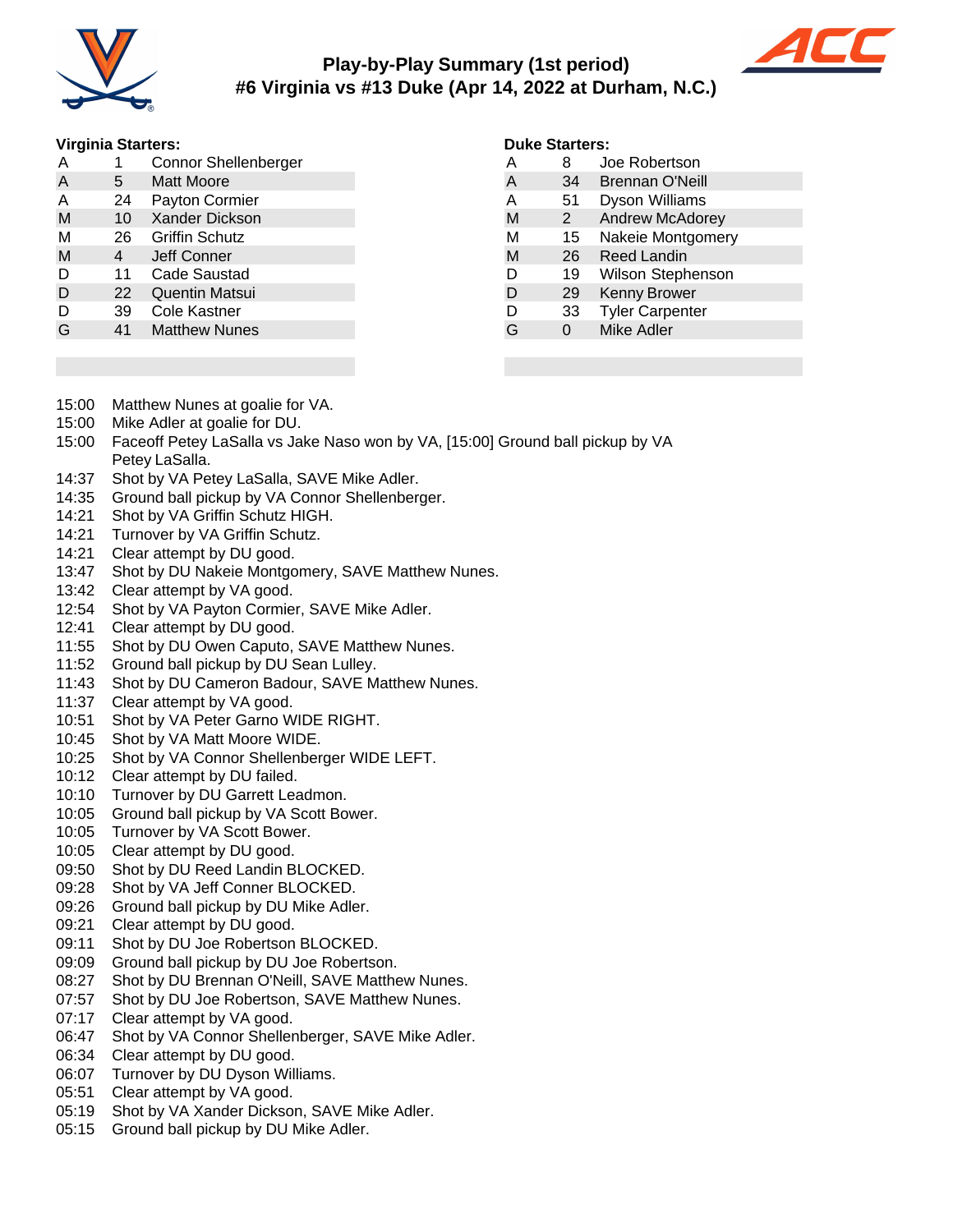

# **Play-by-Play Summary (1st period) #6 Virginia vs #13 Duke (Apr 14, 2022 at Durham, N.C.)**



- 05:13 Clear attempt by DU good.
- 05:04 GOAL by DU Brennan O'Neill (FIRST GOAL), Assist by Garrett Leadmon, goal number 46 for season.

### **VIRGINIA 0, DUKE 1**

- 05:04 Media timeout.
- 05:04 Faceoff Petey LaSalla vs Jake Naso won by DU, [05:04] Ground ball pickup by DU Jake Naso.
- 04:40 Clear attempt by DU good.
- 04:30 GOAL by DU Brennan O'Neill, goal number 47 for season.

#### **VIRGINIA 0, DUKE 2**

- 04:30 Faceoff Petey LaSalla vs Jake Naso won by DU, [04:30] Ground ball pickup by DU Jake Naso.
- 04:13 Clear attempt by DU good.
- 03:43 Shot by DU Nakeie Montgomery, SAVE Matthew Nunes.
- 03:30 Clear attempt by VA good.
- 02:54 Shot by VA Matt Moore WIDE RIGHT.
- 02:42 Clear attempt by DU good.
- 02:06 Turnover by DU Joe Robertson.
- 01:52 Clear attempt by VA good.
- 01:23 Shot by VA Jeff Conner, SAVE Mike Adler.
- 01:16 Ground ball pickup by DU Wilson Stephenson.
- 01:05 Turnover by DU Garrett Leadmon (caused by Matt Moore).
- 01:02 Clear attempt by DU failed.
- 00:31 Shot by VA Griffin Schutz, SAVE Mike Adler.
- 00:28 Penalty on DU Wilson Stephenson (HOLDING/0:30) Extra-man opportunity.
- 00:28 Timeout by VA.
- 00:19 GOAL by VA Peter Garno (MAN-UP), Assist by Connor Shellenberger, goal number 5 for season.

#### **VIRGINIA 1, DUKE 2**

- 00:18 Faceoff Petey LaSalla vs Jake Naso won by DU, [00:18] Ground ball pickup by DU Jake Naso.
- 00:03 Turnover by DU Jake Naso (caused by Jeff Conner).
- 00:01 Ground ball pickup by VA Cole Kastner.
- 00:00 End-of-period.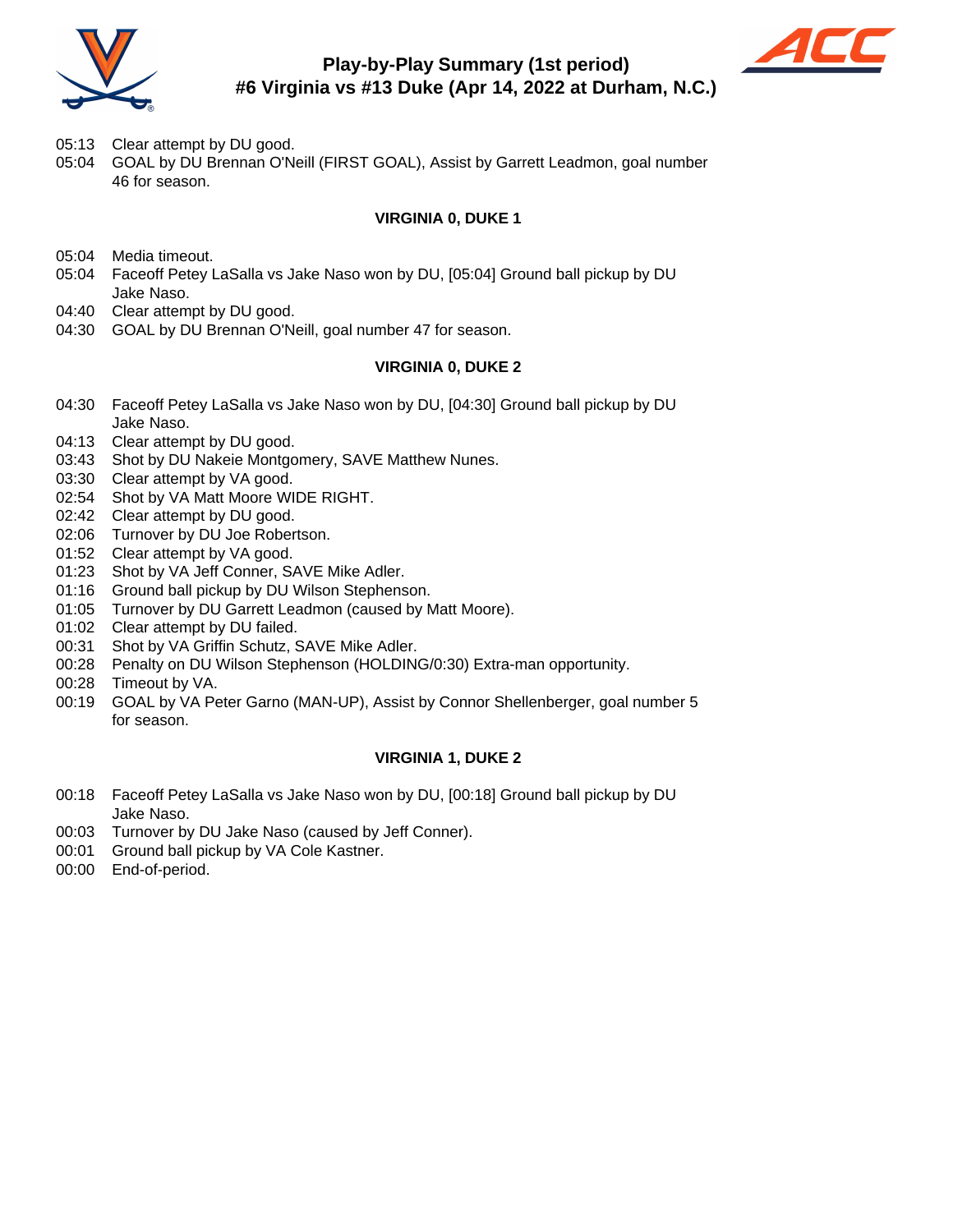

# **Play-by-Play Summary (2nd period) #6 Virginia vs #13 Duke (Apr 14, 2022 at Durham, N.C.)**



- 15:00 Start of 2nd period [15:00].
- 15:00 Faceoff Petey LaSalla vs Jake Naso won by VA, [15:00] Ground ball pickup by VA Petey LaSalla.
- 14:06 Shot by VA Payton Cormier, SAVE Mike Adler.
- 13:55 Clear attempt by DU good.
- 13:27 Shot by DU Joe Robertson WIDE RIGHT.
- 12:46 Shot by DU Joe Robertson BLOCKED.
- 12:43 Shot clock violation by DU.
- 12:10 Shot by VA Griffin Schutz BLOCKED.
- 12:04 Ground ball pickup by DU Mike Adler.
- 12:01 Clear attempt by DU good.
- 11:57 GOAL by DU Reed Landin, goal number 7 for season.

#### **VIRGINIA 1, DUKE 3**

- 11:57 Faceoff Petey LaSalla vs Jake Naso won by VA, [11:57] Ground ball pickup by VA Petey LaSalla.
- 11:15 Shot by VA Connor Shellenberger, SAVE Mike Adler.
- 11:13 Ground ball pickup by DU Kenny Brower.
- 11:04 Clear attempt by DU failed.
- 11:04 Turnover by DU Kenny Brower (caused by Matt Moore).
- 11:01 Ground ball pickup by VA Matt Moore.
- 10:35 Shot by VA Evan Zinn BLOCKED.
- 10:32 Ground ball pickup by DU Mike Adler.
- 10:11 Clear attempt by DU good.
- 09:54 Shot by DU Brennan O'Neill WIDE LEFT.
- 09:24 GOAL by DU Brennan O'Neill, goal number 48 for season.

#### **VIRGINIA 1, DUKE 4**

- 09:24 Faceoff Petey LaSalla vs Jake Naso won by VA, [09:24] Ground ball pickup by VA Petey LaSalla.
- 09:10 Turnover by VA Petey LaSalla (caused by Will Frisoli).
- 09:08 Ground ball pickup by DU Will Frisoli.
- 08:59 Clear attempt by DU good.
- 08:32 Turnover by DU Andrew McAdorey.
- 08:17 Clear attempt by VA good.
- 07:37 Turnover by VA Xander Dickson (caused by Keith Boyer).
- 07:32 Ground ball pickup by DU Tyler Carpenter.
- 07:30 Clear attempt by DU good.
- 06:47 Turnover by DU Nakeie Montgomery.
- 06:33 Clear attempt by VA good.
- 06:00 GOAL by VA Matt Moore, goal number 17 for season.

#### **VIRGINIA 2, DUKE 4**

- 06:00 Media timeout.
- 06:00 Faceoff Petey LaSalla vs Jake Naso won by VA, [06:00] Ground ball pickup by VA Petey LaSalla.
- 05:54 Shot by VA Matt Moore WIDE RIGHT.
- 05:14 Clear attempt by DU good.
- 05:04 Shot by DU Andrew McAdorey WIDE.
- 05:04 Ground ball pickup by DU Brennan O'Neill.
- 05:00 GOAL by DU Dyson Williams, Assist by Brennan O'Neill, goal number 34 for season.

#### **VIRGINIA 2, DUKE 5**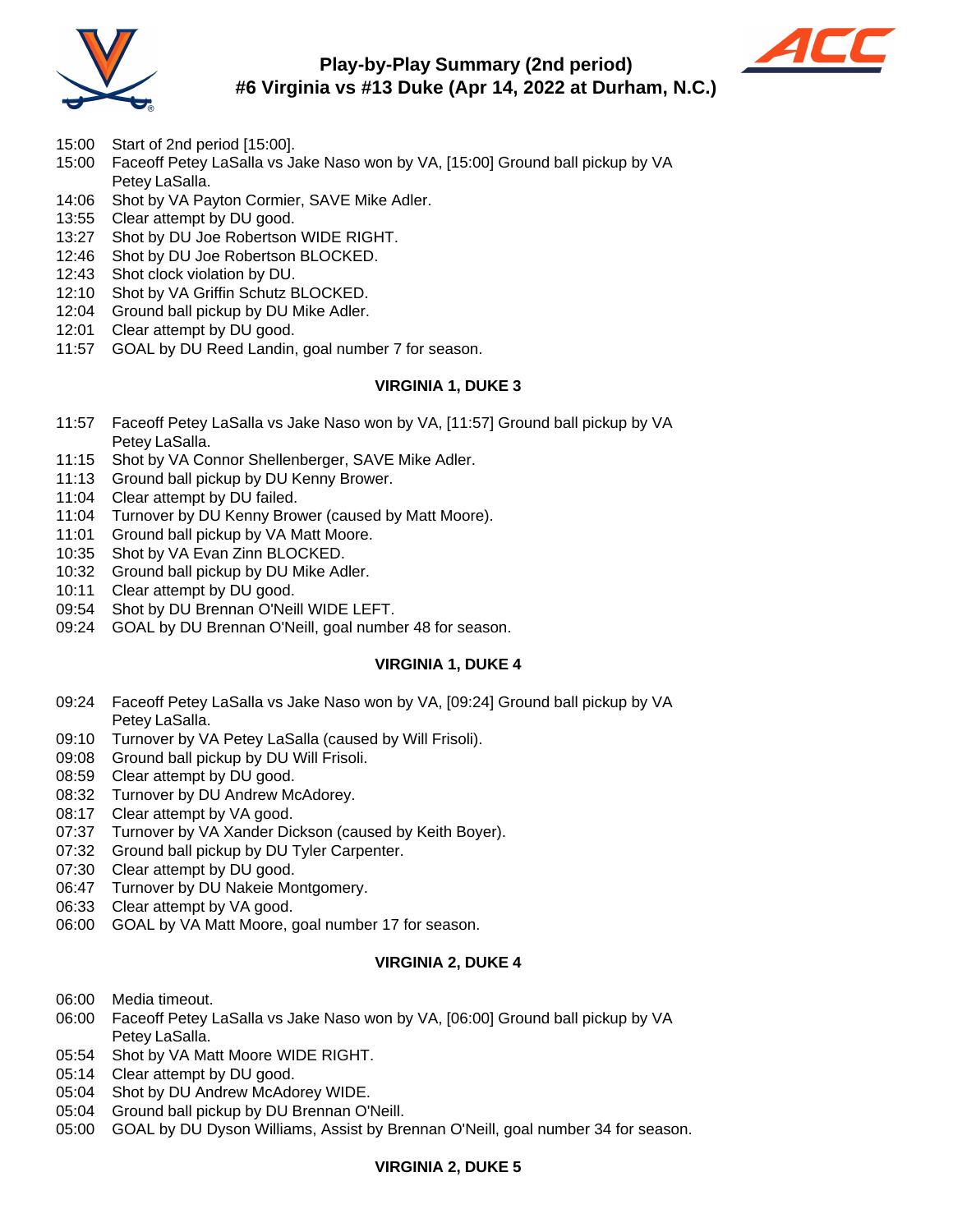

# **Play-by-Play Summary (2nd period) #6 Virginia vs #13 Duke (Apr 14, 2022 at Durham, N.C.)**



- 05:00 Faceoff Petey LaSalla vs Jake Naso won by DU, [05:00] Ground ball pickup by DU Jake Naso.
- 04:35 Ground ball pickup by DU Jack Zukowski.
- 04:34 Clear attempt by DU good.
- 04:25 GOAL by DU Dyson Williams, Assist by Sean Lulley, goal number 35 for season.

### **VIRGINIA 2, DUKE 6**

- 04:25 Faceoff Petey LaSalla vs Jake Naso won by DU, [04:25] Ground ball pickup by DU Jake Naso.
- 04:17 Ground ball pickup by DU Will Frisoli.
- 04:05 Ground ball pickup by DU Jake Naso.
- 04:04 Timeout by DU.
- 03:40 GOAL by DU Brennan O'Neill, goal number 49 for season.

#### **VIRGINIA 2, DUKE 7**

- 03:40 Faceoff Petey LaSalla vs Jake Naso won by DU, [03:40] Ground ball pickup by DU Jake Naso.
- 03:21 Clear attempt by DU good.
- 02:59 Shot by DU Nakeie Montgomery BLOCKED.
- 02:57 Ground ball pickup by VA Matthew Nunes.
- 02:52 Clear attempt by VA good.
- 02:20 GOAL by VA Jeff Conner, Assist by Payton Cormier, goal number 6 for season.

#### **VIRGINIA 3, DUKE 7**

- 02:20 Faceoff Petey LaSalla vs Jake Naso won by VA, [02:20] Ground ball pickup by VA Mitchell Whalen.
- 02:02 Shot by VA Connor Shellenberger, SAVE Mike Adler.
- 01:53 Shot by VA Payton Cormier, SAVE Mike Adler.
- 01:53 Ground ball pickup by DU Mike Adler.
- 01:53 Clear attempt by DU good.
- 01:51 Timeout by DU.
- 00:08 Shot by DU Sean Lulley WIDE LEFT.
- 00:08 Shot clock violation by DU.
- 00:00 End-of-period.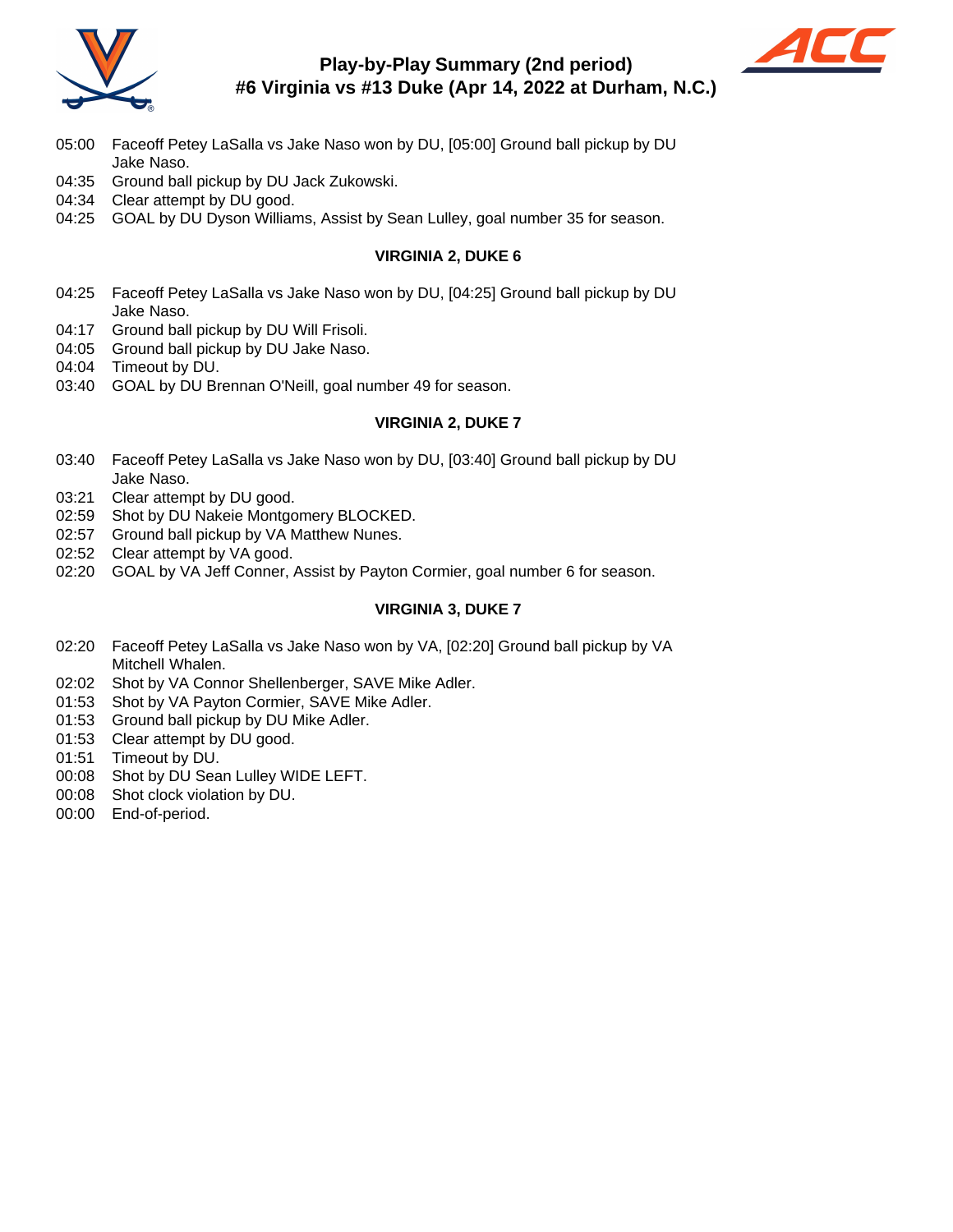

# **Play-by-Play Summary (3rd period) #6 Virginia vs #13 Duke (Apr 14, 2022 at Durham, N.C.)**



- 15:00 Start of 3rd period [15:00].
- 15:00 Faceoff Petey LaSalla vs Jake Naso won by VA, [15:00] Ground ball pickup by VA Petey LaSalla.
- 14:16 Shot by VA Griffin Schutz, SAVE Mike Adler.
- 14:16 Clear attempt by DU good.
- 14:16 Turnover by DU Dyson Williams (caused by Grayson Sallade).
- 14:16 Ground ball pickup by VA Quentin Matsui.
- 14:16 Clear attempt by VA good.
- 13:26 Shot by VA Matt Moore, SAVE Mike Adler.
- 13:16 Ground ball pickup by DU Wilson Stephenson.
- 12:36 Clear attempt by DU good.
- 11:50 GOAL by DU Joe Robertson, Assist by Brennan O'Neill, goal number 17 for season.

#### **VIRGINIA 3, DUKE 8**

- 11:50 Faceoff Petey LaSalla vs Jake Naso won by VA, [11:50] Ground ball pickup by VA Petey LaSalla.
- 11:43 GOAL by VA Matt Moore, Assist by Petey LaSalla, goal number 18 for season.

#### **VIRGINIA 4, DUKE 8**

- 11:43 Faceoff Petey LaSalla vs Jake Naso won by VA, [11:43] Ground ball pickup by VA Petey LaSalla.
- 11:35 Shot by VA Petey LaSalla, SAVE Mike Adler.
- 11:28 Clear attempt by DU good.
- 10:59 Turnover by DU Reed Landin.
- 10:56 Ground ball pickup by VA Matthew Nunes.
- 10:51 Clear attempt by VA good.
- 10:45 Shot by VA Connor Shellenberger WIDE.
- 10:25 Shot by VA Jack Simmons WIDE.
- 10:12 Shot by VA Jack Simmons, SAVE Mike Adler.
- 10:12 Turnover by VA Jack Simmons.
- 10:11 Clear attempt by DU good.
- 09:23 Shot by DU Brennan O'Neill HIGH.
- 08:58 GOAL by DU Cameron Badour, Assist by Brennan O'Neill, goal number 3 for season.

#### **VIRGINIA 4, DUKE 9**

- 08:58 Faceoff Petey LaSalla vs Jake Naso won by VA, [08:58] Ground ball pickup by VA Mitchell Whalen.
- 08:34 Shot by VA Payton Cormier WIDE.
- 08:07 Shot by VA Connor Shellenberger, SAVE Mike Adler.
- 08:03 Ground ball pickup by DU Tyler Carpenter.
- 07:56 GOAL by DU Tyler Carpenter, goal number 3 for season.

#### **VIRGINIA 4, DUKE 10**

- 07:56 Media timeout.
- 07:56 Faceoff Petey LaSalla vs Jake Naso won by DU.
- 06:59 Shot by DU Joe Robertson, SAVE Matthew Nunes.
- 06:56 Clear attempt by VA good.
- 06:49 GOAL by VA Xander Dickson, Assist by Connor Shellenberger, goal number 19 for season.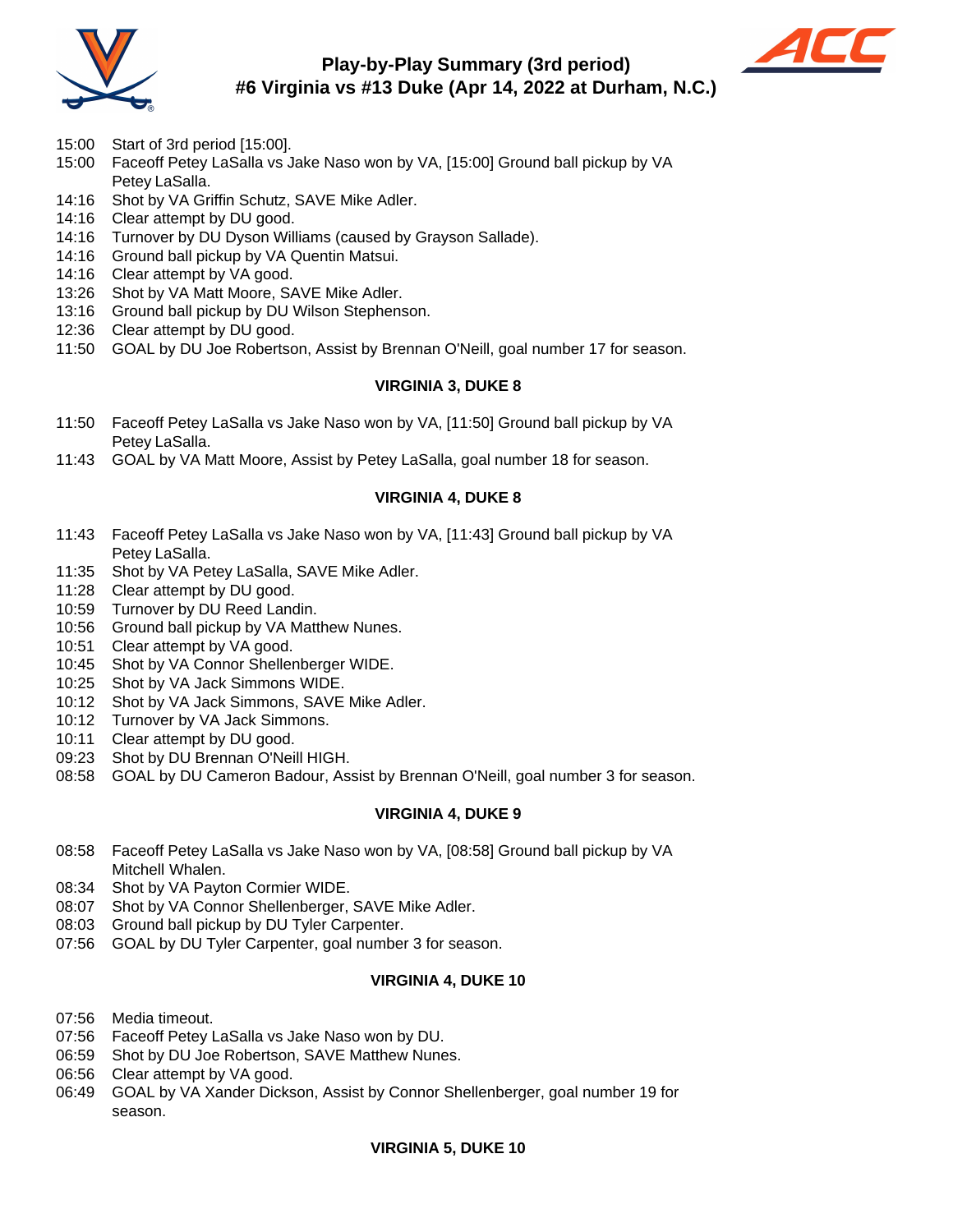

# **Play-by-Play Summary (3rd period) #6 Virginia vs #13 Duke (Apr 14, 2022 at Durham, N.C.)**



- 06:49 Faceoff Petey LaSalla vs Jake Naso won by DU, [06:49] Ground ball pickup by DU Jake Naso.
- 06:26 Clear attempt by DU failed.
- 06:26 Turnover by DU Mike Adler.
- 05:51 Shot by VA Payton Cormier, SAVE Mike Adler.
- 05:46 Ground ball pickup by DU Wilson Stephenson.
- 05:36 Clear attempt by DU good.
- 05:04 Shot by DU Brennan O'Neill HIGH.
- 04:43 GOAL by DU Owen Caputo, goal number 6 for season.

### **VIRGINIA 5, DUKE 11**

- 04:43 Faceoff Petey LaSalla vs Jake Naso won by VA, [04:43] Ground ball pickup by VA Petey LaSalla.
- 03:31 Shot by VA Connor Shellenberger, SAVE Mike Adler.
- 03:22 Ground ball pickup by DU Jack Zukowski.
- 03:16 Clear attempt by DU failed.
- 03:15 Turnover by DU Jack Zukowski (caused by Payton Cormier).
- 03:12 Ground ball pickup by VA Connor Shellenberger.
- 03:10 Shot by VA Jack Simmons, SAVE Mike Adler.
- 03:07 Shot by VA Jack Simmons, SAVE Mike Adler.
- 03:06 Ground ball pickup by DU Mike Adler.
- 03:02 Clear attempt by DU failed.
- 03:00 Turnover by DU Jake Caputo (caused by Connor Shellenberger).
- 02:57 Ground ball pickup by VA Jack Simmons.
- 02:52 Turnover by VA Jack Simmons (caused by Tyler Carpenter).
- 02:49 Ground ball pickup by DU Tyler Carpenter.
- 02:37 Clear attempt by DU good.
- 01:51 GOAL by DU Reed Landin, Assist by Brennan O'Neill, goal number 8 for season.

### **VIRGINIA 5, DUKE 12**

- 01:51 Faceoff Petey LaSalla vs Jake Naso won by DU, [01:51] Ground ball pickup by DU Garrett Leadmon.
- 01:41 Ground ball pickup by DU Jake Naso.
- 01:06 GOAL by DU Joe Robertson, Assist by Owen Caputo, goal number 18 for season.

### **VIRGINIA 5, DUKE 13**

- 01:06 Faceoff Petey LaSalla vs Jake Naso won by VA, [01:06] Ground ball pickup by VA Petey LaSalla.
- 01:00 Clear attempt by VA good.
- 00:10 Turnover by VA Peter Garno (caused by Wilson Stephenson).
- 00:00 End-of-period.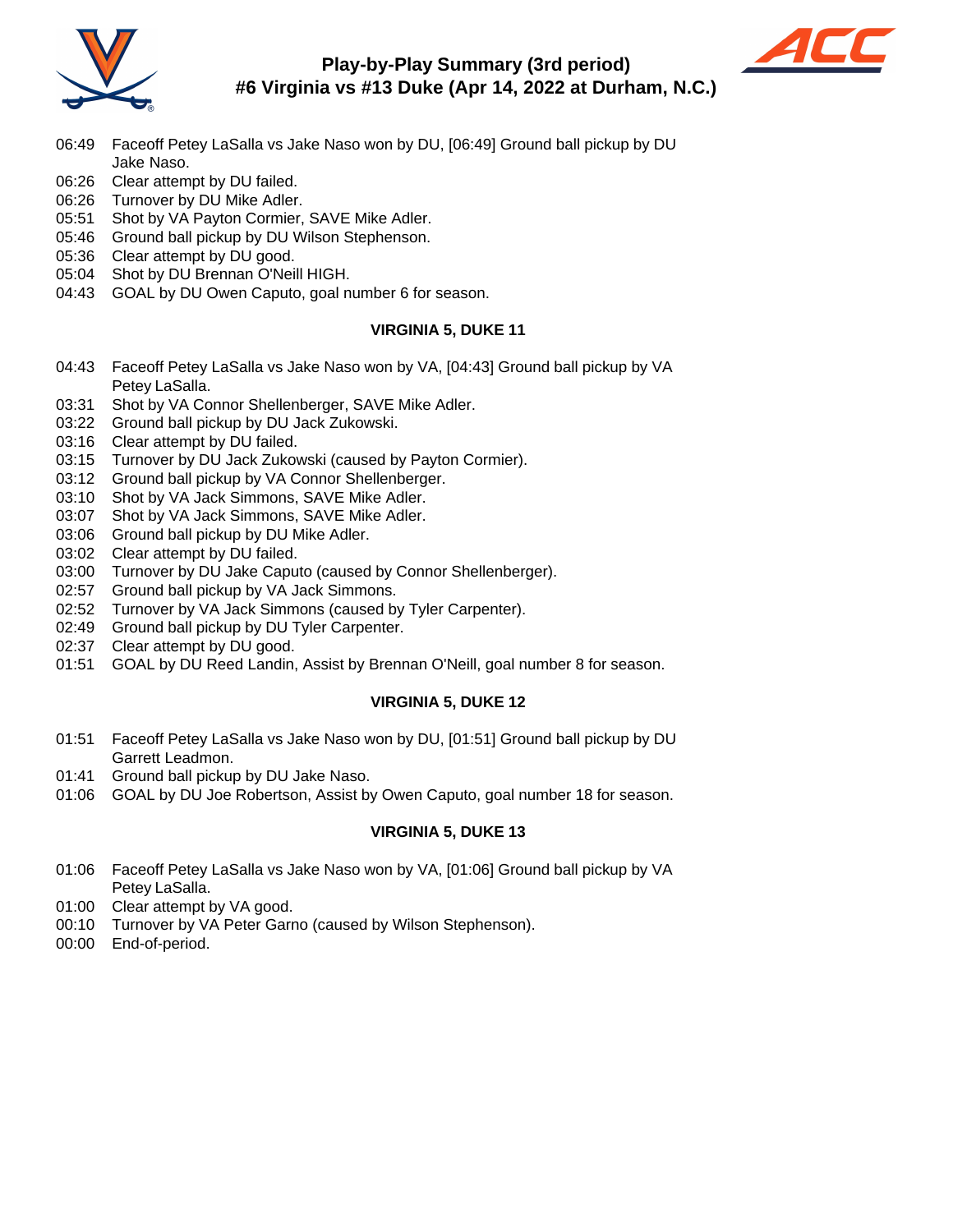

# **Play-by-Play Summary (4th period) #6 Virginia vs #13 Duke (Apr 14, 2022 at Durham, N.C.)**



- 15:00 Start of 4th period [15:00].
- 15:00 Faceoff Petey LaSalla vs Jake Naso won by VA, [15:00] Ground ball pickup by VA Petey LaSalla.
- 14:47 Turnover by VA Danny Parker (caused by Will Frisoli).
- 14:43 Ground ball pickup by DU Tyler Carpenter.
- 14:42 Clear attempt by DU good.
- 14:39 Shot by DU Jake Caputo HIT CROSSBAR.
- 13:49 GOAL by DU Reed Landin, goal number 9 for season.

#### **VIRGINIA 5, DUKE 14**

- 13:49 Faceoff Petey LaSalla vs Jake Naso won by VA, [13:49] Ground ball pickup by VA Cade Saustad.
- 13:28 Shot by VA Petey LaSalla WIDE.
- 13:02 Shot by VA Griffin Schutz, SAVE Mike Adler.
- 12:31 Ground ball pickup by VA Cole Kastner.
- 12:21 GOAL by VA Griffin Schutz, goal number 16 for season.

#### **VIRGINIA 6, DUKE 14**

- 12:21 Faceoff Gable Braun vs Jake Naso won by DU, [12:21] Ground ball pickup by DU Jake Naso.
- 12:01 Clear attempt by DU good.
- 11:29 GOAL by DU Dyson Williams, Assist by Owen Caputo, goal number 36 for season.

#### **VIRGINIA 6, DUKE 15**

- 11:29 Faceoff Gable Braun vs Jake Naso won by DU, [11:29] Ground ball pickup by DU Jake Naso.
- 11:19 Shot clock violation by DU.
- 09:59 Clear attempt by VA good.
- 09:36 Shot by VA Patrick McIntosh WIDE.
- 09:31 Ground ball pickup by VA Griffin Schutz.
- 09:29 Turnover by VA Peter Garno.
- 09:27 Ground ball pickup by DU Wilson Stephenson.
- 09:25 Clear attempt by DU good.
- 08:51 Shot by DU Sean Lulley, SAVE Matthew Nunes.
- 08:45 Ground ball pickup by DU Owen Caputo.
- 08:02 Shot by DU Sean Lulley WIDE LEFT.
- 07:47 Shot clock violation by DU.
- 07:43 Clear attempt by VA good.
- 07:20 Shot by VA Griffin Schutz HIGH.
- 07:15 David Roselle at goalie for VA.
- 07:07 Turnover by VA Jeff Conner (caused by Will Frisoli).
- 07:01 Ground ball pickup by DU Will Frisoli.
- 06:53 Clear attempt by DU good.
- 06:47 Shot by DU Brennan O'Neill HIGH.
- 06:02 Turnover by DU Nakeie Montgomery.
- 05:43 Turnover by VA Griffin Schutz.
- 05:32 Shot by DU Cameron Badour, SAVE David Roselle.
- 05:32 Ground ball pickup by VA David Roselle.
- 05:12 Clear attempt by VA good.
- 04:52 Shot by VA Cole Kastner WIDE LEFT.
- 04:32 Ground ball pickup by VA Regan Quinn.
- 04:29 GOAL by VA Regan Quinn, goal number 2 for season.